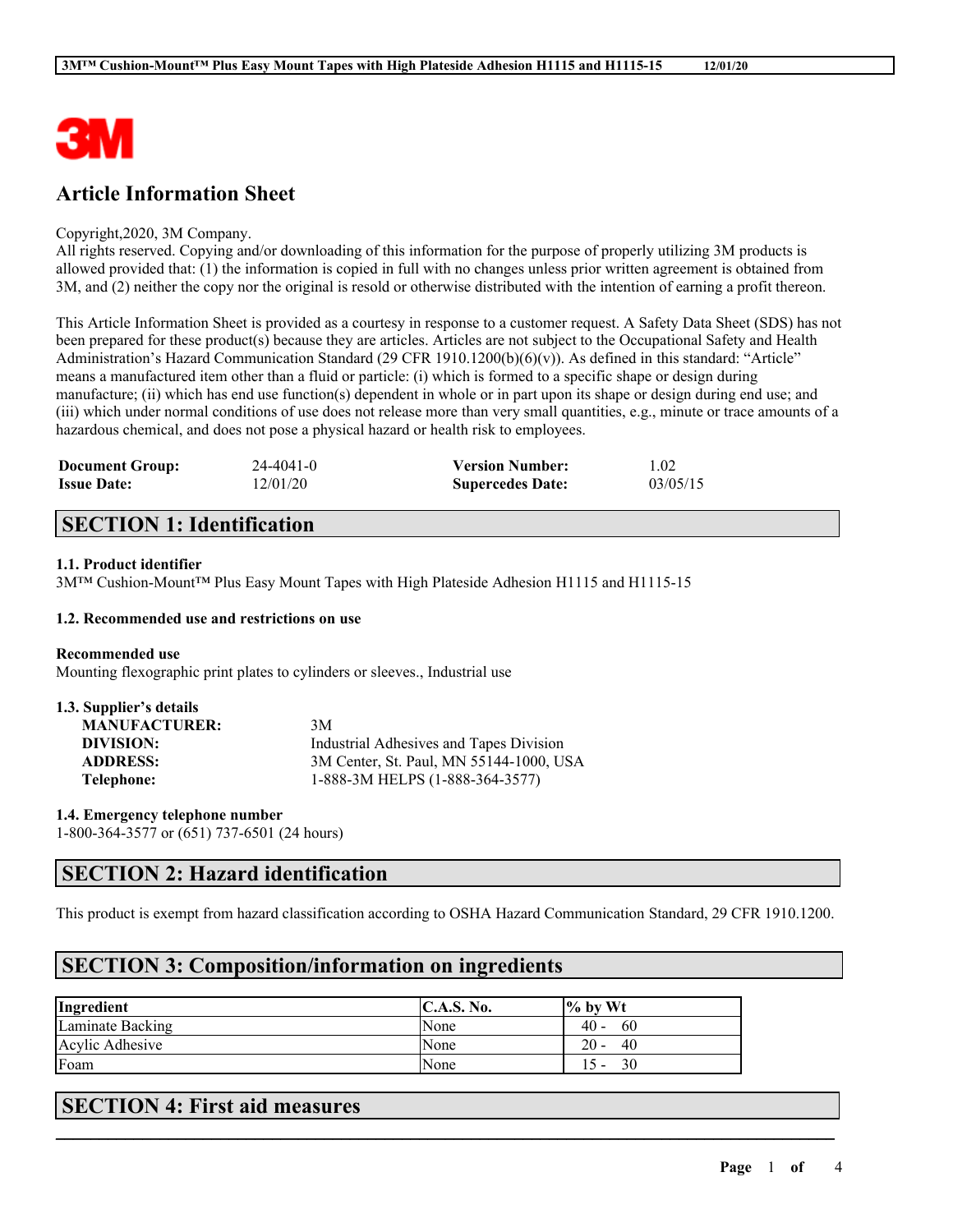#### **4.1. Description of first aid measures**

#### **Inhalation:**

No need for first aid is anticipated.

#### **Skin Contact:**

No need for first aid is anticipated.

# **Eye Contact:**

No need for first aid is anticipated.

#### **If Swallowed:**

No need for first aid is anticipated.

### **SECTION 5: Fire-fighting measures**

In case of fire: Use a fire fighting agent suitable for ordinary combustible material such as water or foam.

### **SECTION 6: Accidental release measures**

### **6.1. Personal precautions, protective equipment and emergency procedures**

Not applicable.

#### **6.2. Environmental precautions**

Not applicable.

#### **6.3. Methods and material for containment and cleaning up**

Not applicable.

# **SECTION 7: Handling and storage**

#### **7.1. Precautions for safe handling**

This product is considered to be an article which does not release or otherwise result in exposure to a hazardous chemical under normal use conditions.

#### **7.2. Conditions for safe storage including any incompatibilities**

No special storage requirements.

### **SECTION 8: Exposure controls/personal protection**

This product is considered to be an article which does not release or otherwise result in exposure to a hazardous chemical under normal use conditions. No engineering controls or personal protective equipment (PPE) are necessary.

 $\mathcal{L}_\mathcal{L} = \mathcal{L}_\mathcal{L} = \mathcal{L}_\mathcal{L} = \mathcal{L}_\mathcal{L} = \mathcal{L}_\mathcal{L} = \mathcal{L}_\mathcal{L} = \mathcal{L}_\mathcal{L} = \mathcal{L}_\mathcal{L} = \mathcal{L}_\mathcal{L} = \mathcal{L}_\mathcal{L} = \mathcal{L}_\mathcal{L} = \mathcal{L}_\mathcal{L} = \mathcal{L}_\mathcal{L} = \mathcal{L}_\mathcal{L} = \mathcal{L}_\mathcal{L} = \mathcal{L}_\mathcal{L} = \mathcal{L}_\mathcal{L}$ 

# **SECTION 9: Physical and chemical properties**

#### **9.1. Information on basic physical and chemical properties Appearance**

| <b>Appearance</b><br><b>Physical state</b><br><b>Color</b> | Solid<br>Light Brown |
|------------------------------------------------------------|----------------------|
| <b>Specific Physical Form:</b>                             | Roll                 |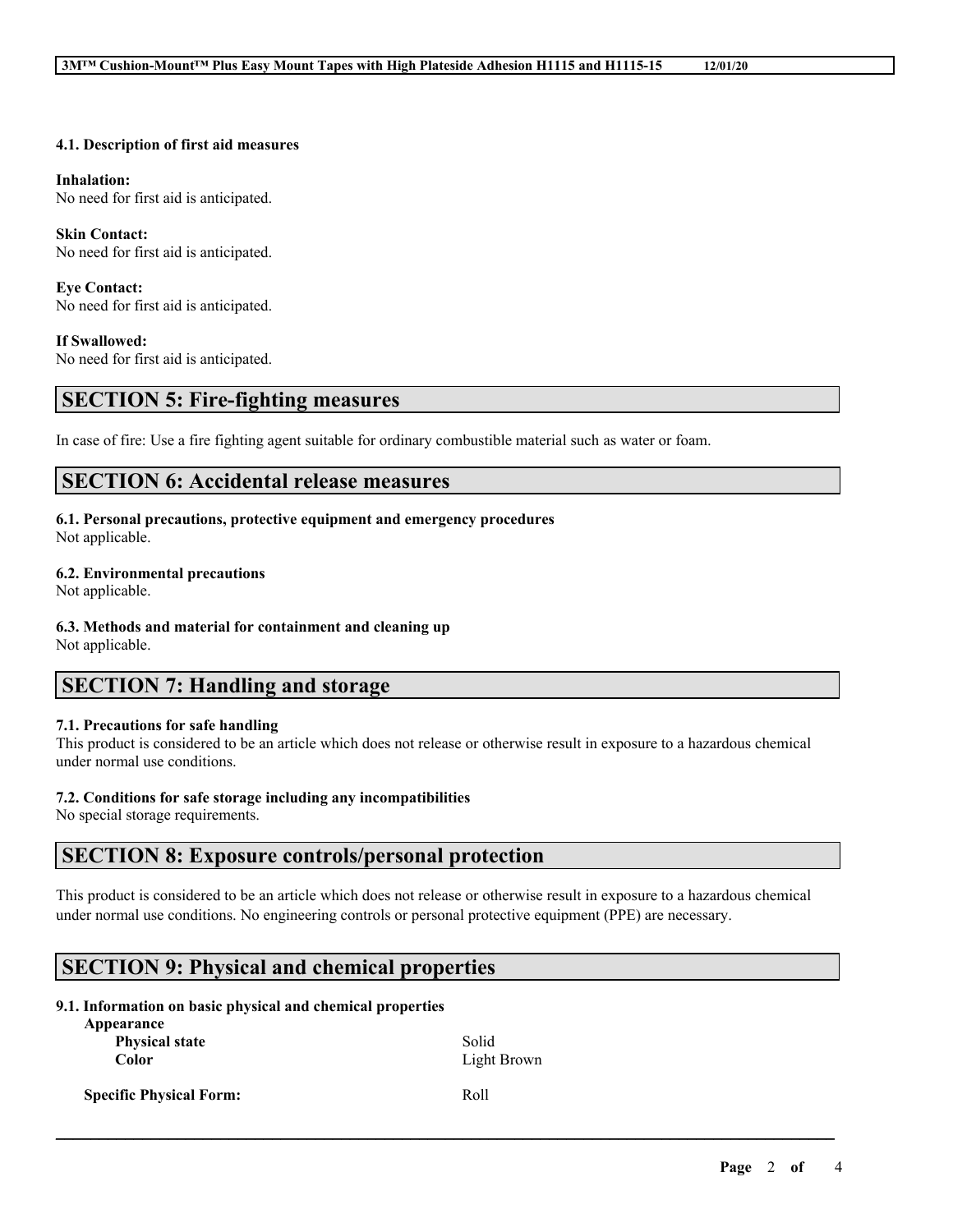| Odor                                      | Acrylic           |
|-------------------------------------------|-------------------|
| <b>Odor threshold</b>                     | Not Applicable    |
| pН                                        | Not Applicable    |
| <b>Melting point</b>                      | Not Applicable    |
| <b>Boiling Point</b>                      | Not Applicable    |
| <b>Flash Point</b>                        | Not Applicable    |
| <b>Evaporation rate</b>                   | Not Applicable    |
| <b>Flammability (solid, gas)</b>          | Not Classified    |
| <b>Flammable Limits(LEL)</b>              | Not Applicable    |
| <b>Flammable Limits(UEL)</b>              | Not Applicable    |
| <b>Vapor Pressure</b>                     | Not Applicable    |
| <b>Vapor Density</b>                      | Not Applicable    |
| <b>Density</b>                            | Not Applicable    |
| <b>Specific Gravity</b>                   | Not Applicable    |
| <b>Solubility in Water</b>                | Nil               |
| Solubility- non-water                     | Not Applicable    |
| Partition coefficient: n-octanol/water    | No Data Available |
| <b>Autoignition temperature</b>           | Not Applicable    |
| <b>Decomposition temperature</b>          | Not Applicable    |
| <b>Viscosity</b>                          | Not Applicable    |
| <b>Volatile Organic Compounds</b>         | Not Applicable    |
| <b>Percent volatile</b>                   | Not Applicable    |
| <b>VOC Less H2O &amp; Exempt Solvents</b> | Not Applicable    |

# **SECTION 10: Stability and reactivity**

This material is considered to be non reactive under normal use conditions.

# **SECTION 11: Toxicological information**

#### **Inhalation:**

No health effects are expected

**Skin Contact:** No health effects are expected

**Eye Contact:** No health effects are expected

**Ingestion:** No health effects are expected

#### **Additional Information:**

This product, when used under reasonable conditions and in accordance with the directions for use, should not present a health hazard. However, use or processing of the product in a manner not in accordance with the product's directions for use may affect the performance of the product and may present potential health and safety hazards.

# **SECTION 12: Ecological information**

This article is expected to present a low environmental risk either because use and disposal are unlikely to result in a significant release of components to the environment or because those components that may be released are expected to have insignificant environmental impact.

 $\mathcal{L}_\mathcal{L} = \mathcal{L}_\mathcal{L} = \mathcal{L}_\mathcal{L} = \mathcal{L}_\mathcal{L} = \mathcal{L}_\mathcal{L} = \mathcal{L}_\mathcal{L} = \mathcal{L}_\mathcal{L} = \mathcal{L}_\mathcal{L} = \mathcal{L}_\mathcal{L} = \mathcal{L}_\mathcal{L} = \mathcal{L}_\mathcal{L} = \mathcal{L}_\mathcal{L} = \mathcal{L}_\mathcal{L} = \mathcal{L}_\mathcal{L} = \mathcal{L}_\mathcal{L} = \mathcal{L}_\mathcal{L} = \mathcal{L}_\mathcal{L}$